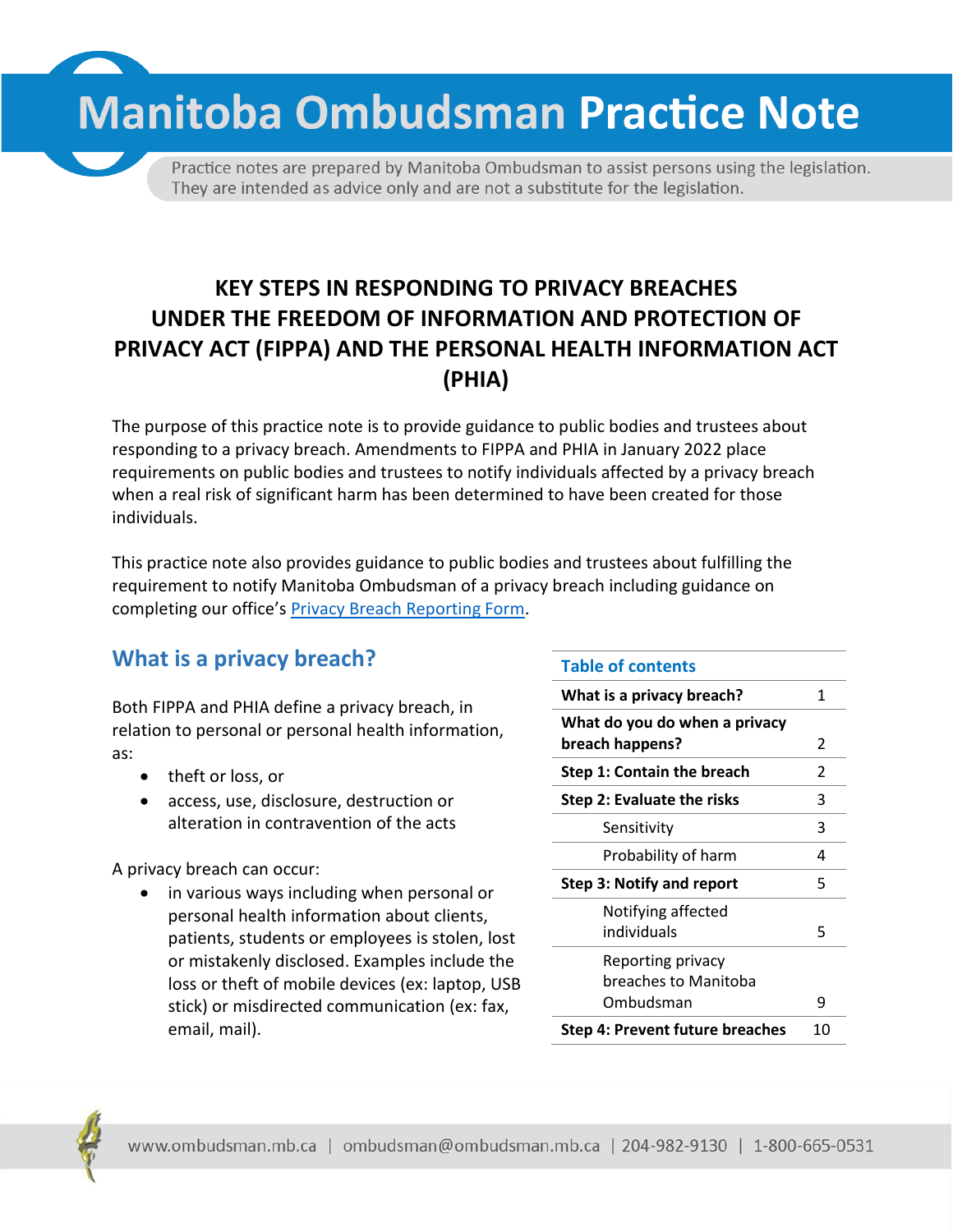Privacy breaches can also be intentional:

• such as when personal or personal health information has been accessed, used, disclosed, destroyed or altered without authority to do so under FIPPA and PHIA. Examples include snooping, hacking, phishing, and ransomware.

## **What do you do when a privacy breach happens?**

The most important step you can take is to respond immediately to the breach. The four steps below can help guide your response.

### **Four key steps in responding to a privacy breach:**

- **1. Contain the breach**
- **2. Evaluate the risks associated with the breach**
- **3. Notify and report**
- **4. Prevent future breaches**

You should undertake steps 1, 2 and  $3$  – contain, evaluate and notify – as soon as possible following identification that a privacy breach has occurred. Step 4 – prevent future breaches – provides suggestions for longer-term solutions and prevention strategies.

## **Step 1: Contain the breach**

Take immediate common-sense steps to contain or limit the breach. These steps may include:

- Stopping an unauthorized practice, such as ceasing transmission of email or correspondence to an incorrect recipient.
- Removing, moving or isolating exposed information or files, to prevent further unauthorized access or disclosure.
- Retrieving any documents or copies of documents that were wrongfully disclosed or taken by an unauthorized person.
- Conducting physical searches for records that were lost or stolen.
- Returning physical records to their original location or providing them to the intended recipient.
- Requesting and verifying that an unintended recipient double deleted all affected email, correspondence and records.
- Shutting down the system that was breached or correcting weaknesses in security.
- Revoking access to the system.
- Changing passwords.
- Contacting the person responsible for security in your organization so that further security measures can be put in place.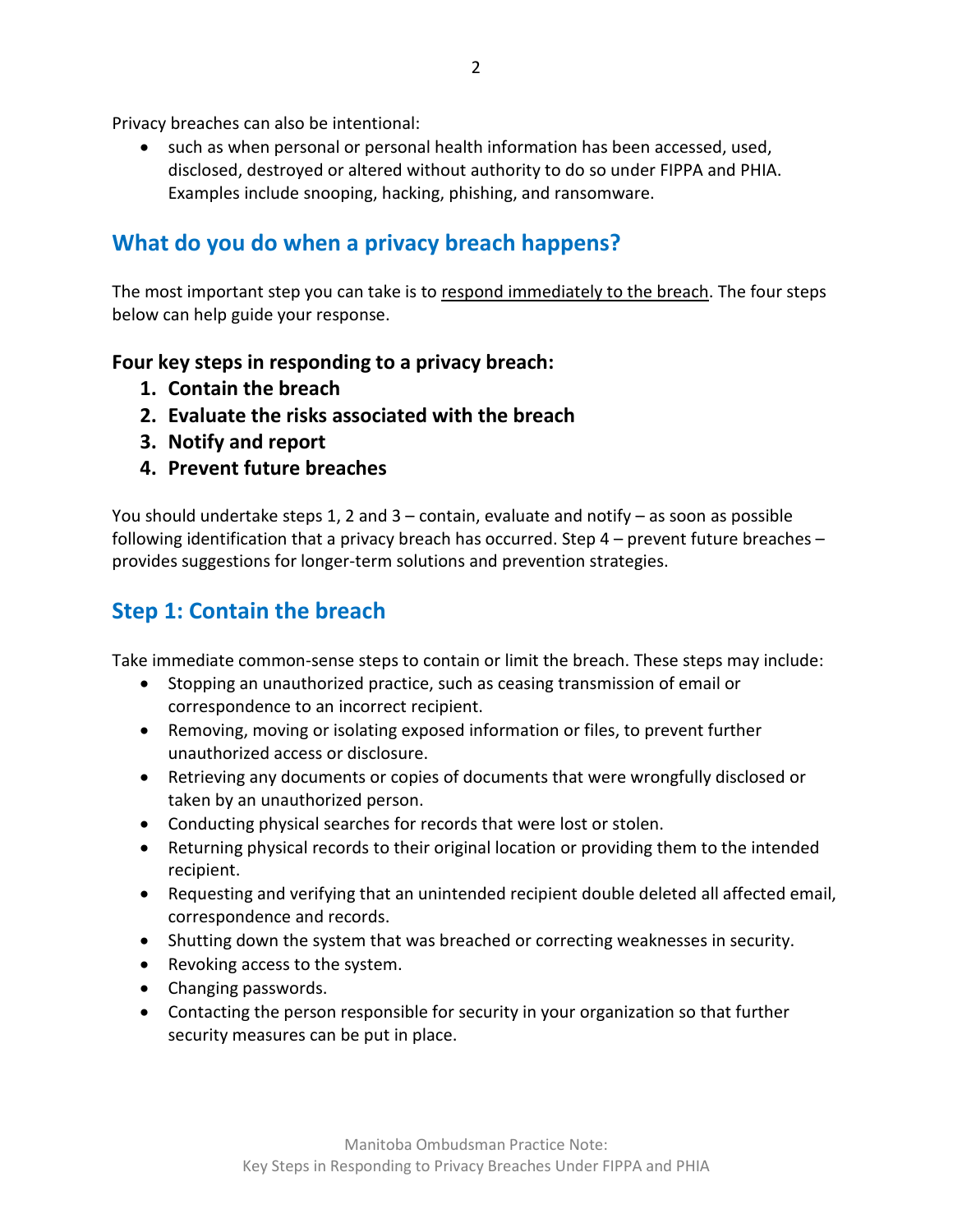# **Step 2: Evaluate the risks associated with the breach**

**As of January 1, 2022, under both FIPPA and PHIA, when a public body or trustee determines that a privacy breach creates a** *real risk of significant harm* **to affected individuals, the public body or trustee** *must* **provide notification of the breach to the affected individuals and to the ombudsman.**

A thorough evaluation of the *real risk of significant harm* is critical for public bodies and trustees. The evaluation will determine your next steps in your response to the breach, and will also dictate if notification to affected individuals and the ombudsman is required under the acts.

To consider what steps are necessary take in response to a breach, public bodies and trustees need to determine if the privacy breach created a *real risk of significant harm* for affected individuals. The acts define the term *significant harm* and provide examples of harm which can impact an individual: [1](#page-2-0)

- bodily harm
- humiliation
- damage to the individual's reputation or relationships
- loss of employment, business or professional opportunities
- financial loss
- identity theft
- negative effects on the individual's credit rating or report
- damage to or loss of the individual's property

The regulations also list the factors that must be considered in your determination of whether the breach created a real risk of significant harm.<sup>[2](#page-2-1)</sup> Please review the applicable FIPPA or PHIA Regulation for certainty. The summary below lists these factors and important questions to take into account.

## **Sensitivity**

### **The personal and personal health information involved**

• What personal and or personal health information has been breached? Generally, the more sensitive the information, the higher the risk of significant harm to individuals affected. Health information, Social Insurance Numbers (SIN) and financial information that could be used for identity theft are examples of very sensitive information.

<span id="page-2-0"></span> <sup>1</sup> See FIPPA 41.1(1) and PHIA 19.0.1(1)

<span id="page-2-1"></span><sup>&</sup>lt;sup>2</sup> See FIPPA regulation 3.1 and PHIA regulation 8.7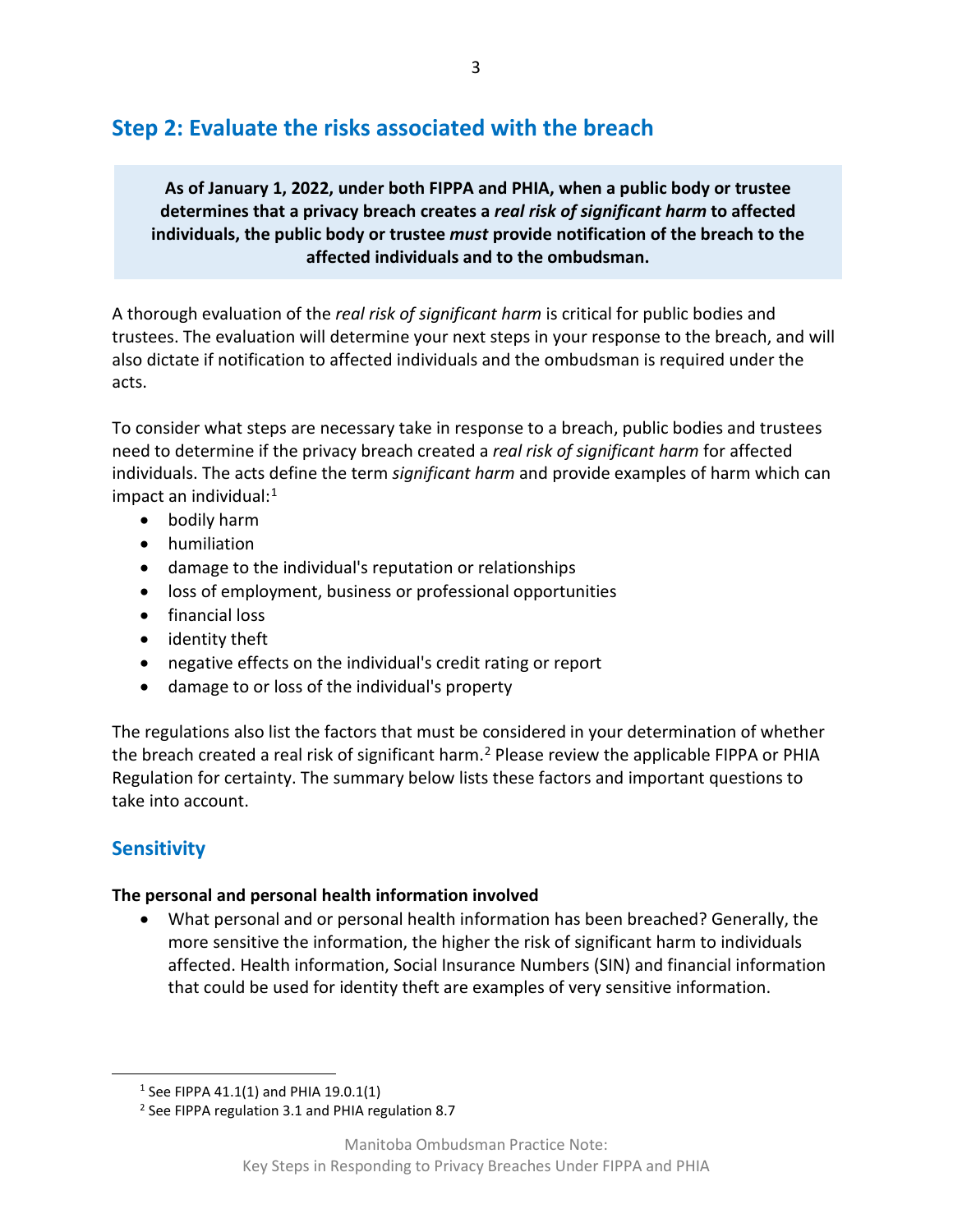## **Probability of harm**

#### **Cause and extent of the breach**

- What are the circumstances that caused the privacy breach and is there evidence of any malicious intent, such as the breach being the result of theft or gaining unauthorized access to a computer system? Was the information deliberately accessed by an employee for a non-work-related purpose? Or, was the breach accidental?
- How many people actually or potentially accessed the information? Are their identities known?
- Is there any known relationship between any of the people who actually or potentially accessed the information and the individual(s) to whom the information relates? What is the nature of that relationship?

#### **Individuals affected by the breach**

- How many individuals are affected?
- Who was affected: clients, patients, students, employees, contractors, service providers?
- Were potentially vulnerable individuals affected: children or youth, individuals with disabilities, the elderly?

#### **Security of the personal or personal health information**

- Is the public body or trustee reasonably satisfied that any person who actually or potentially accessed the information has destroyed any unauthorized copies of it and has committed to not use or disclose it?
- When did the breach first occur and for what length of time was the information available to be accessed, used or disclosed, destroyed or altered?
- Is there a risk of ongoing or further exposure of the information? Is there a risk of further unauthorized access, use or disclosure of the information?
- What is the amount of information involved?
- Has the information been recovered?
- Was the information adequately encrypted, anonymized or otherwise not easily accessible?

#### **Evidence of harm from the breach**

• Has harm already materialized (such as what is described under the definition of significant harm)?

An assessment of all the risk factors described under the applicable regulations, as summarized above, will inform your decision regarding whether there is a real risk of significant harm to an individual created as a result of a privacy breach.

When making a determination that a breach creates a real risk of significant harm, it is important to note that: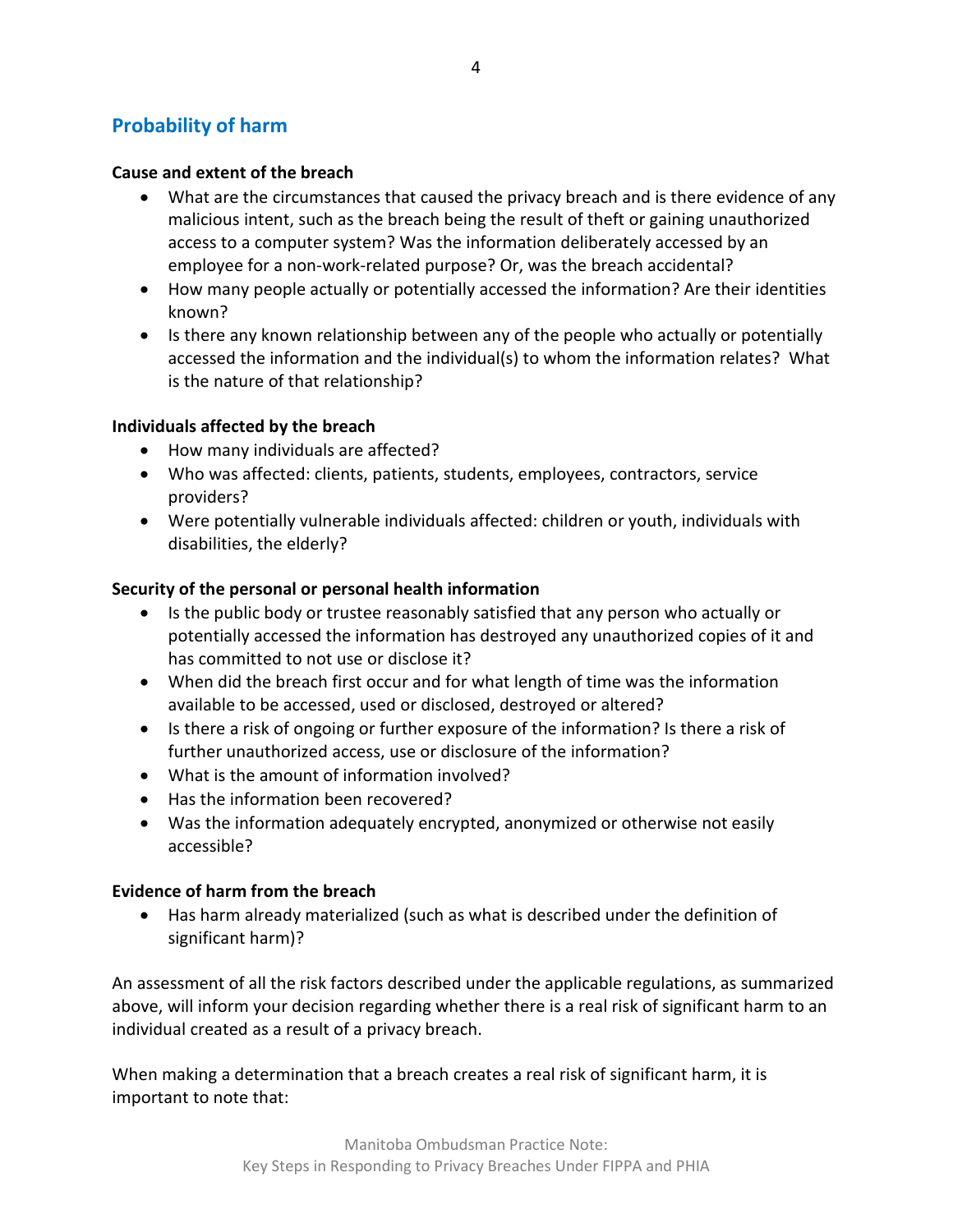- The determination is based on the sensitivity of the personal or personal health information involved, along with the probability that the personal or personal health information could be used to cause significant harm to the individual(s).
- The term "significant" is used because there must be some risk of damage, detriment, or injury to the individual that is significant in nature.
- The description of "real" in relation to risk means that there must be a strong evidence to indicate that the information in question has been or will be misused. The "real risk of significant harm" should not be interpreted as a vague possibility or mere speculation or conjecture.

Manitoba Ombudsman has updated our privacy breach resources for public bodies and trustees. Our *[Privacy Breach Risk Rating Tools](https://www.ombudsman.mb.ca/info/privacy-breaches.html)* now include the risk factors noted in the regulations and may suggest a *possible* risk rating for each risk factor. The FIPPA and PHIA tools each provide examples of the risk factors, within a range and how they may be assessed. It is important to emphasize that each public body and trustee must make their own assessment of the risks given the unique circumstances of each breach situation. The tools are intended to provide general guidance to ratings, but are not exhaustive.

Again, a thorough assessment of the real risk of significant harm is critical for public bodies and trustees. The assessment will determine your next steps in your response to the breach, and will also dictate if notification to affected individuals and the ombudsman is required under the acts.

# **Step 3: Notify and Report**

## **Notifying affected individual[s3](#page-4-0)**

**As of January 1, 2022, under both FIPPA and PHIA, when a public body or trustee determines that a privacy breach creates a real risk of significant harm to affected individuals, the public body or trustee** *must* **provide notification of the breach to the affected individuals and to the ombudsman.**

Notification to the affected individuals is mandatory under FIPPA and PHIA if a privacy breach creates a real risk of significant harm to affected individuals. Notification can also be an important risk mitigation strategy in the appropriate circumstances, whether it is deemed mandatory or not. A key consideration in deciding whether to notify affected individuals should be whether notification is necessary to avoid or mitigate harm to an individual whose personal or personal health information has been affected by the privacy breach.

<span id="page-4-0"></span>l

 $3$  See FIPPA 41.1(2) and PHIA 19.0.1(2)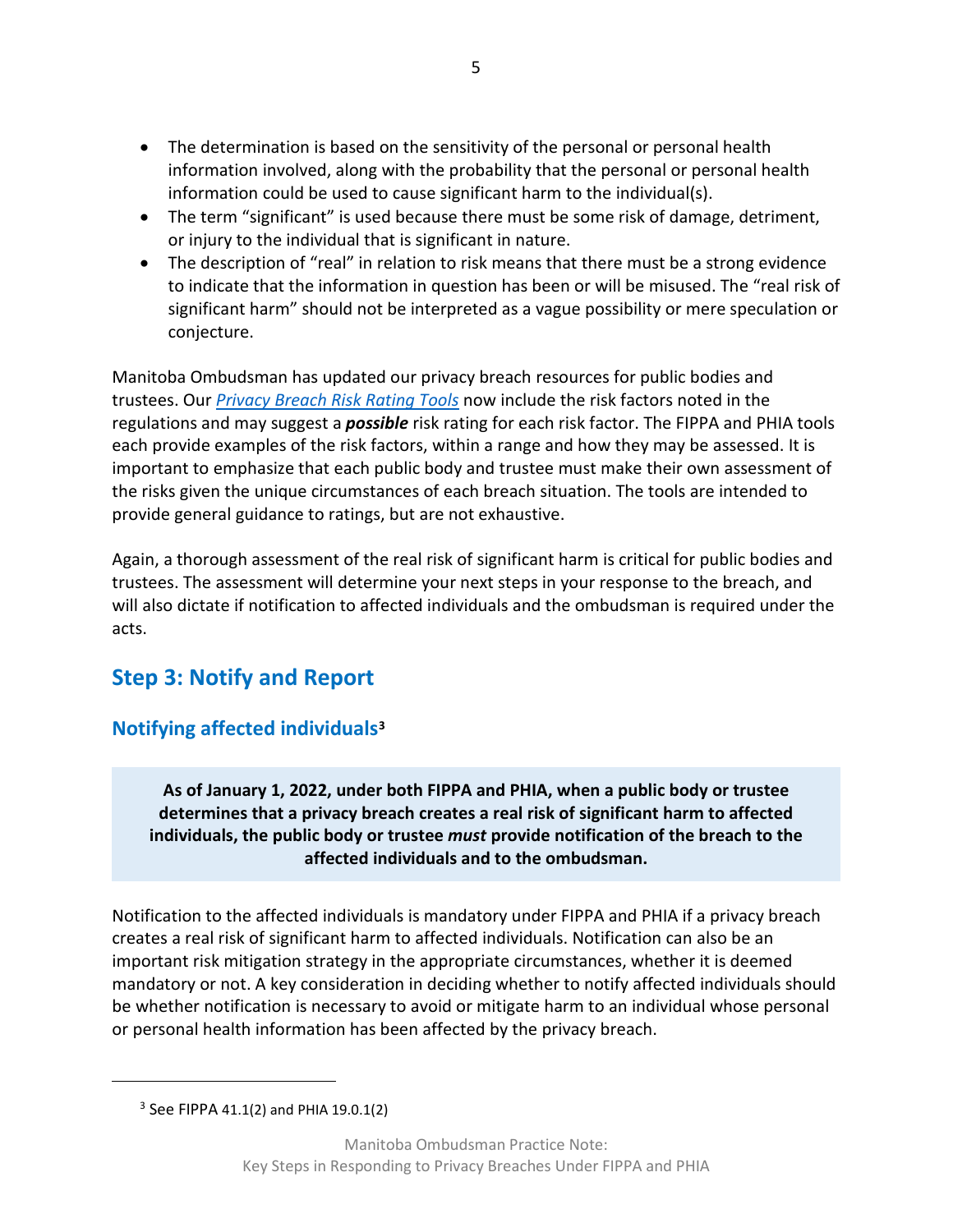Notification to an affected individual may also help you to more accurately assess the risk of harm, as the individual may share information about possible harms that you would not otherwise be aware of. Review your risk assessment in step 2 to determine whether or not to proceed with notification.

There may be other factors that influence a public body or trustee's decision to notify individuals about a privacy breach, such as a policy, contractual obligation or a commitment to be transparent.

Note that the amendments to Manitoba's privacy legislation in 2022 make it **mandatory** for public bodies and trustees to notify affected individuals of a privacy breach if the breach could reasonably be expected to create a real risk of significant harm to the affected individuals.

A third-party entity, contracted to maintain or process personal or personal health information, should work together with the public body or trustee to determine the real risk of significant harm and to notify affected individuals and Manitoba Ombudsman when a privacy breach occurs.

# **When and how to notify affected individuals**

### **When?**

When **mandatory** notification is being provided to individuals affected by the breach, because the public body or trustee has determined that a real risk of significant harm has been created, FIPPA and PHIA require that the notification be given **as soon as is practicable.[4](#page-5-0)**

If a public body is not mandated to provide notification, but chooses to notify individuals affected by a privacy breach – to be transparent, out of caution for any level of risk to individuals, or because it is their practice or policy to do so – this should also occur as soon as is practicable or reasonable.

If a public body or trustee has contacted law enforcement authorities about the breach, the public body should discuss the timing of notification with those authorities to ensure that notification does not inadvertently impede a criminal investigation.

### **How?**

When **mandatory** notification is being provided to individuals affected by the breach, the acts require that the notification contain both specific information and be given in a specific form and manner as set out in the regulations. The regulations indicate that notification must be in **writing and include:**[5](#page-5-1) 

<span id="page-5-0"></span> <sup>4</sup> See FIPPA 41.1(3) and PHIA 19.0.1(3)

<span id="page-5-1"></span> $5$  See FIPPA regulation 3.2(1) and PHIA regulation 8.8(1)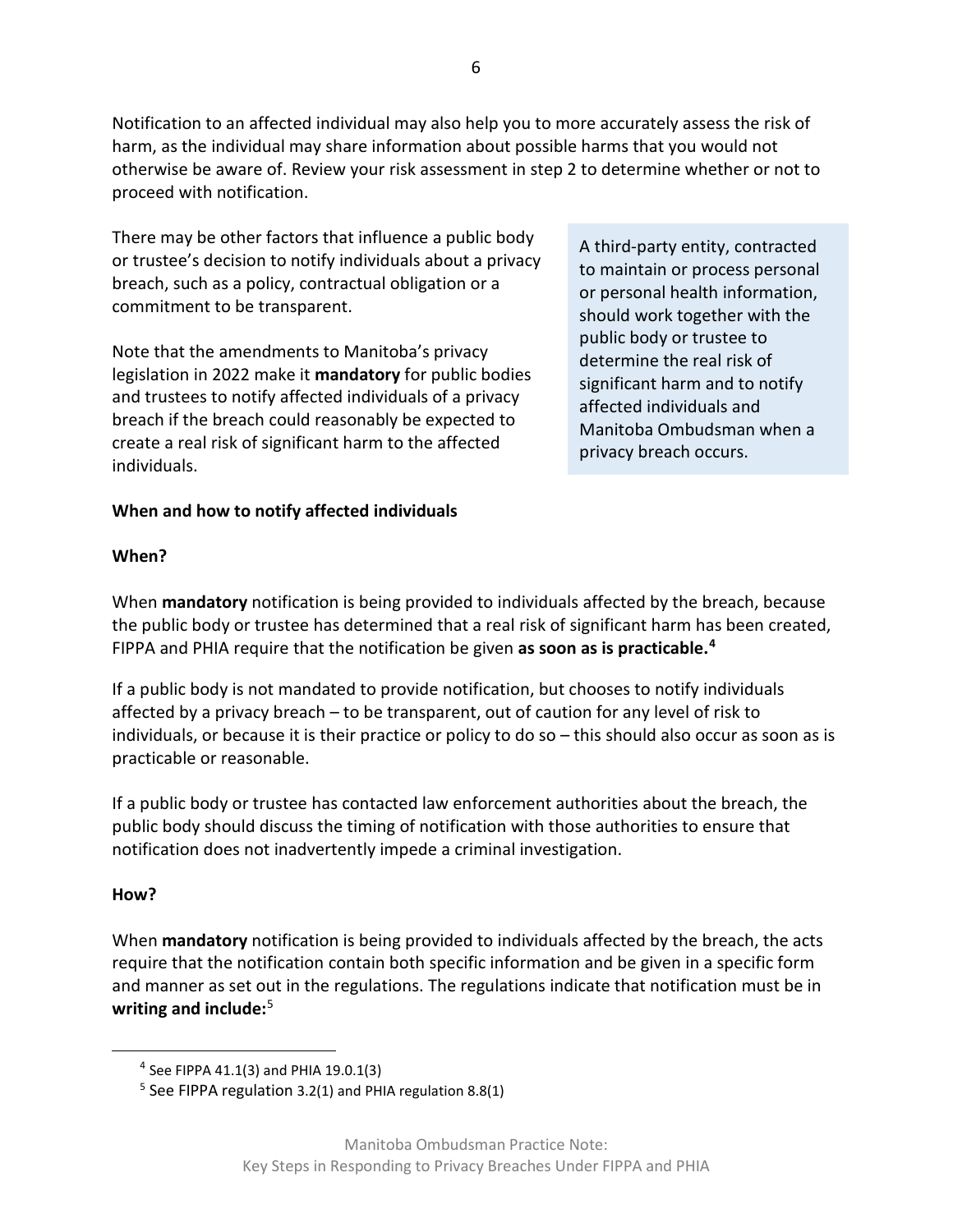- A description of the circumstances of the privacy breach.
- The date or period of time that the privacy breach occurred, or is believed to have occurred.
- The name of the public body or trustee who had custody or control of the personal or personal health information at the time of the privacy breach.
- A description of the personal or personal health information that was the subject of the privacy breach.
- A description of the steps that the public body or trustee has taken or is intending to take, as of the date of the notice,
	- o to reduce the risk of harm to be individual as a result of the privacy breach and
	- $\circ$  to reduce the risk of a similar privacy breach in future.
- A description of the steps that the individual can take to reduce the risk of harm that could result from the privacy breach or to mitigate that harm.
- A statement that Manitoba Ombudsman has or will be given notice about the privacy breach, as required under subsection 19.0.1(4) of PHIA or subsection 41.1(4) of FIPPA.
- The name or contact information of an officer or employee of the public body or trustee who is able to answer questions about the privacy breach.
- Any other information that the public body or trustee considers relevant.

Our revised *[Privacy Breach Notification Checklist](https://www.ombudsman.mb.ca/info/privacy-breaches.html)* summarizes these notification requirements.

A mandatory notification under the acts also requires that the notice to the individual be given **directly,** except in specific circumstances as described in the regulations (see "exceptions to the rule" below for the required form and manner of indirect notification required by the regulations).

Direct notification of individuals in writing is the best practice when the following apply:

- the identities of individuals are known
- current contact information for the affected individuals is available
- individuals affected by the breach require detailed information in order to properly protect themselves from the harm arising from the breach, and/or
- individuals affected by the breach may have difficulty understanding an indirect notification (due to mental capacity, age, language, etc.)

## **Exceptions to the rule**

While direct notification to individuals in writing may be required and/or best practice, there are exceptions under FIPPA and PHIA under specific circumstances:

1. If a public body or trustee reasonably believes that the **delay** necessary to provide written notice is likely to significantly increase a real risk of significant harm to the individual, the public body or trustee *may* give the notice orally, provided:[6](#page-6-0)

<span id="page-6-0"></span> <sup>6</sup> See FIPPA regulation 3.2(2) and PHIA regulation 8.8(2)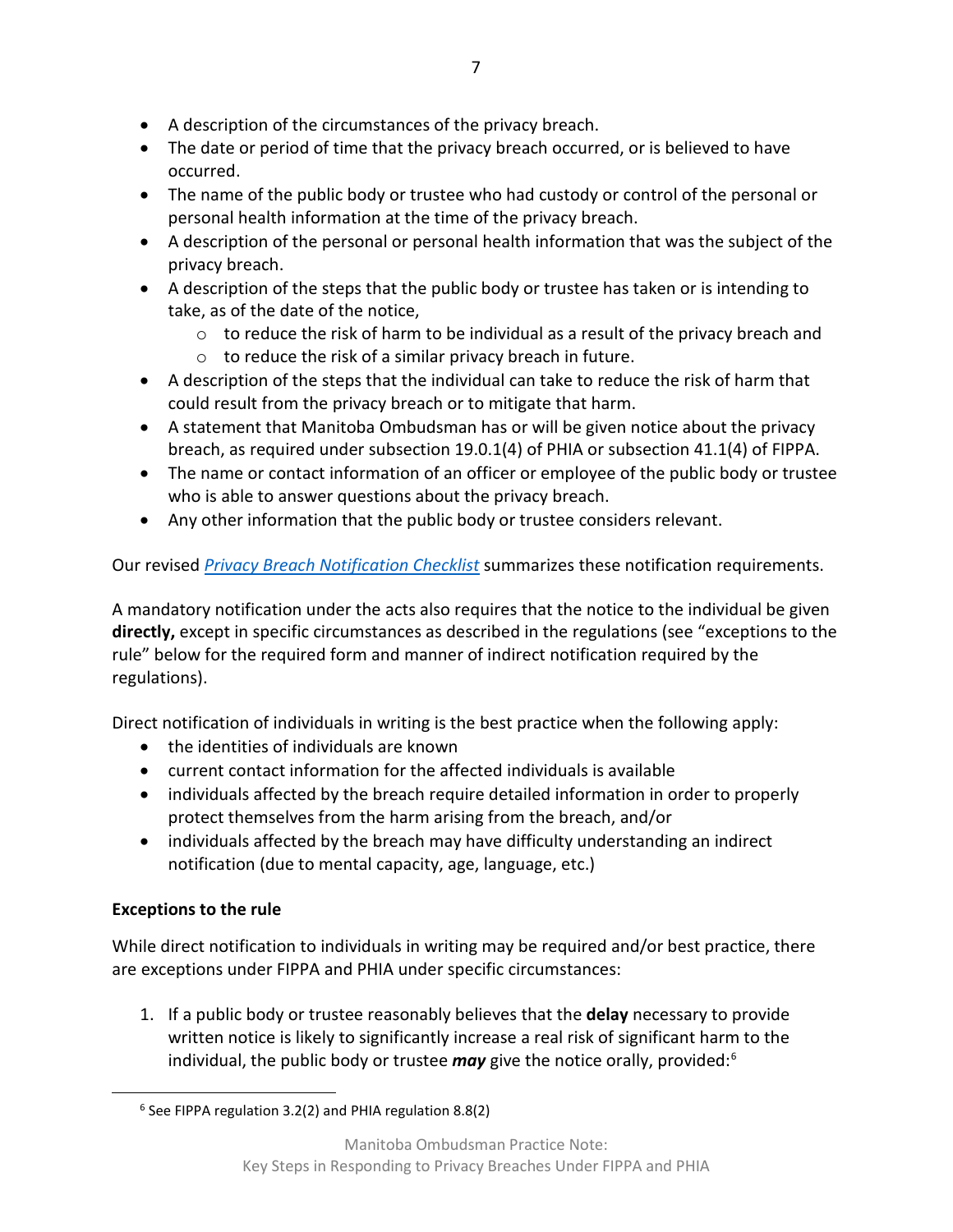(a) at the time the oral notice is given, the public body or trustee records the information that was given and the date on which it was provided, or (b) the public body or trustee gives notice in writing in accordance with subsection (1) within a reasonable time after the oral notice is provided

- 2. A notice can be given **indirectly** to one or more individuals in the following circumstances:
	- if the public body or trustee reasonably believes that the privacy breach may result in a risk to public health or safety
	- if the identify or current contact information of the affected individual is not known
	- if the public body or trustee reasonably believes that giving notice directly and in writing:
		- $\circ$  is impractical or unduly expensive because of the large number of individuals that may have been affected by the privacy breach, or
		- $\circ$  could threaten or harm the affected individual's mental or physical health<sup>[7](#page-7-0)</sup>
- 3. In circumstances where indirect notice is permitted, it must be given:
	- by public communication or similar measure that:
		- $\circ$  can be reasonably expected to reach the affected individual or individuals, and
		- $\circ$  does not include any information that could reasonably identify the affected individual or individuals, or
	- if the notice of the privacy breach can be reasonably expected to threaten or harm the recipient's mental or physical health, notification must be provided in writing to an individual who provides care to the recipient or an individual with whom the recipient is known to have a close personal relationship<sup>[8](#page-7-1)</sup> (for example, notification could be given to an affected individual's physician, service provider, parent or guardian, or caregiver)

Examples of public communication include posting a notice on a public body or trustee's website, on social media, in a common or public area of a building or community, or by distributing a news release. Note that the public communication avenues should be selected based on the likelihood of reaching the affected individuals. Multiple methods of public notification may be the most effective way to notify all affected individuals.

<span id="page-7-1"></span><span id="page-7-0"></span><sup>&</sup>lt;sup>7</sup> See FIPPA regulation 3.3(1) and PHIA regulation 8.8.1(1) <sup>8</sup> See FIPPA regulation 3.3(2) and PHIA regulation 8.8.1(2)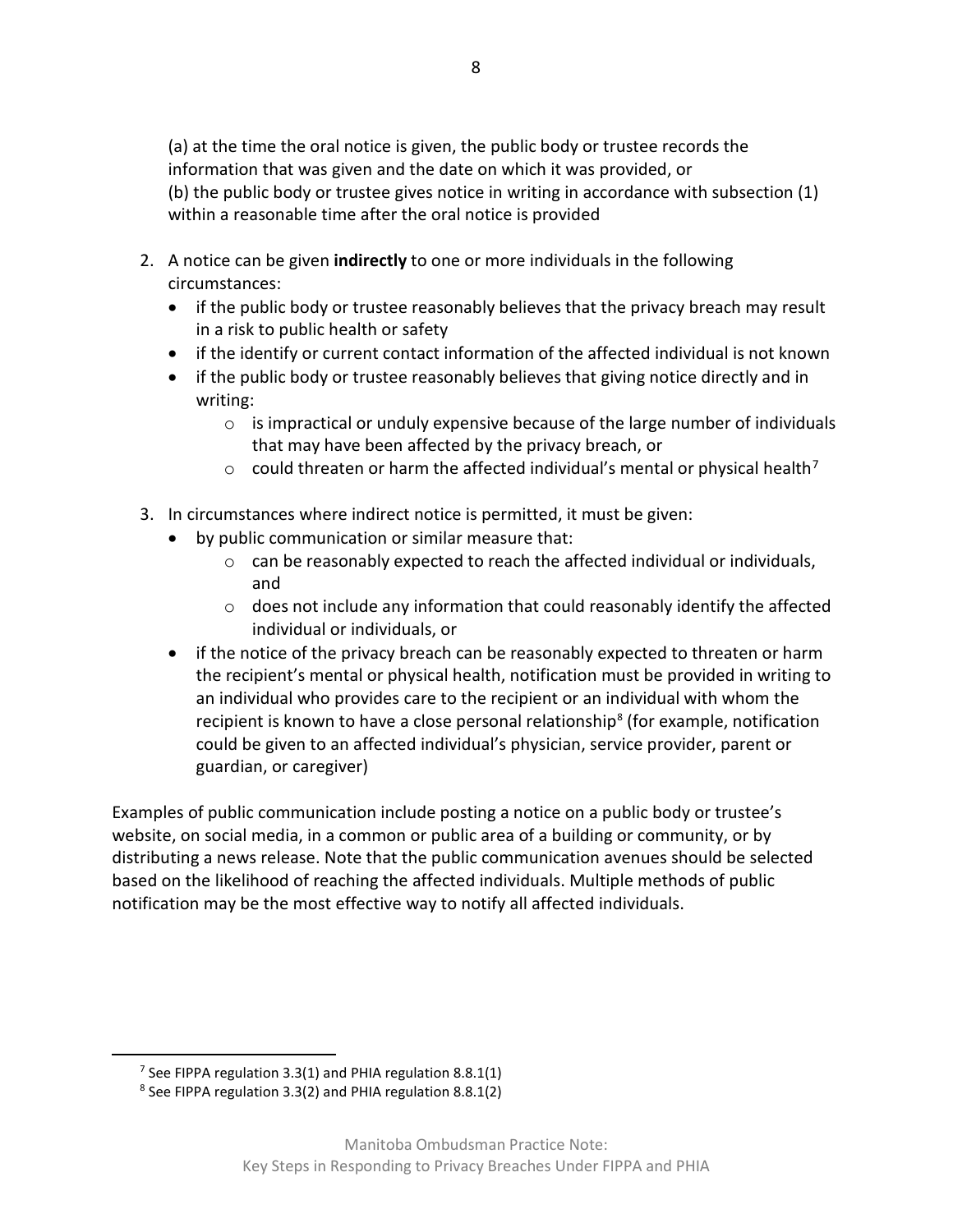## **Reporting privacy breaches to Manitoba Ombudsman**

If your assessment determines that the privacy breach does not create a *real risk of significant harm* to the affected individuals, then the privacy breach does not have to be reported to Manitoba Ombudsman. However, we encourage reports to our office where there may be a risk of harm to the affected individual(s) and you are unsure about whether a real risk of significant harm has resulted and/or consultation would be helpful.

When making a report of a privacy breach to Manitoba Ombudsman, the legislation requires that it be in the form and manner determined by our office. Therefore, our office has created a [Privacy Breach Reporting Form.](https://www.ombudsman.mb.ca/info/privacy-breaches.html) Please ensure that you use this form available on our website to report a privacy breach as it will help ensure that you provide our office with the information we need.

#### **Why notify Manitoba Ombudsman of a privacy breach?**

In addition to fulfilling mandatory reporting obligations, reporting a privacy breach to Manitoba Ombudsman can be viewed as a positive action:

- The act of notifying affected individuals, as well as the ombudsman, of a privacy breach is a fundamental indicator of a privacy-respectful organizational culture.
- It demonstrates that the public body or trustee considers the protection of personal and personal health information to be an important and serious matter.
- We may be able to assist you in your development of a plan for responding to the privacy breach and ensuring steps are taken to prevent breaches from occurring in the future.

Your report of the breach also helps us in responding to inquiries made by the public, managing any complaints that are received as a result of the breach and assists us in determining the type of intervention required by our office such as an informal discussion or the initiation of an investigation.

If you are going to report a privacy breach to Manitoba Ombudsman, it is important to do so as soon as possible so that we can provide timely advice. Although you may not have all the details relating to the incident, additional information can be provided later.

#### **Others to contact**

Regardless of what you determine your obligations to be with respect to notifying individuals, you should consider whether the following authorities or organizations should also be informed:

• **Police:** If theft or other crime is suspected.